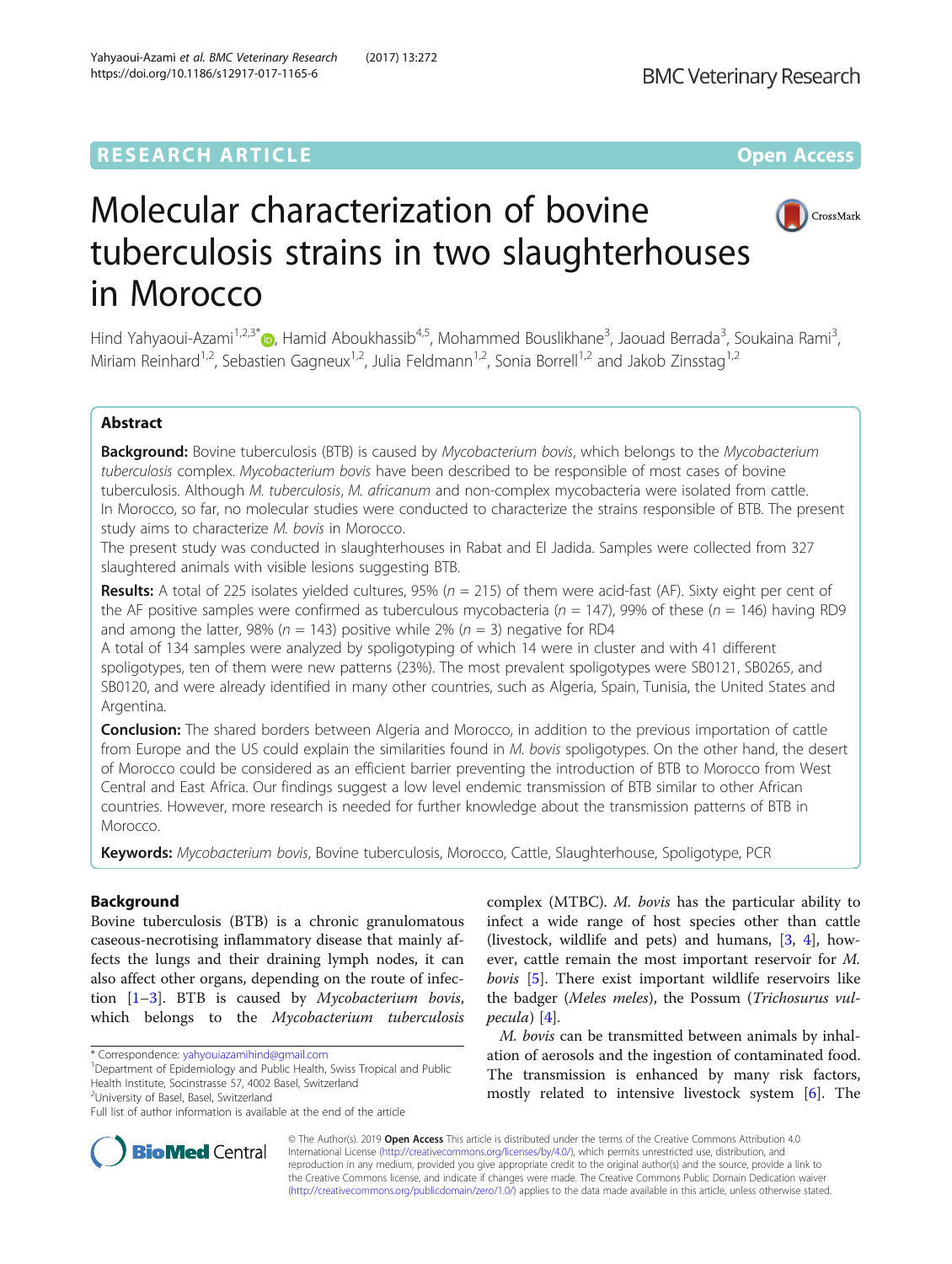transmission of M. bovis to humans occurs by consumption of unpasteurized infected raw milk and by the contact with infected cattle [\[7](#page-5-0)].

While BTB is still occurring in some developed countries in low prevalence [[8](#page-5-0)–[10\]](#page-5-0) because of a wildlife reservoir  $[11]$  $[11]$  i.e. badgers in the UK  $[12]$ , this zoonosis is endemic in many of the developing countries, who lack the financial resources to control this disease. Bovine tuberculosis is highly prevalent in many African countries [[13,](#page-5-0) [14](#page-5-0)], where it causes economic losses by its effects on animal health and productivity and by international trade restrictions. [[15\]](#page-5-0). Bovine tuberculosis is also a zoonosis and, consequently, considered as a public health issue [[1,](#page-5-0) [16](#page-5-0), [17](#page-6-0)].

In Morocco, the agriculture sector is of key importance to the economy, representing approximately 14% of total gross domestic product (GDP) (75bn MAD/  $\epsilon$ 6.6bn) and approximately 7% of exports (2009). Livestock represents 38% of the total agriculture sector GDP [[18\]](#page-6-0). Both extensive and intensive livestock production systems exist in Morocco, with local, crossbred and imported breeds, mostly Holstein. Local breeds have been shown to be more resistant to the disease [[14,](#page-5-0) [19](#page-6-0)]. Bovine tuberculosis is an endemic zoonosis in Morocco. The last national survey based on skin tuberculin test was conducted in 2004 and showed an individual prevalence of 18% and a herd prevalence of 33% [\[20](#page-6-0)]. Furthermore, a cross-sectional tuberculin study was conducted in the Sidi Kacem area in Morocco in 2012 showing an individual prevalence of 20.4% and a herd prevalence of 57.7% [[19](#page-6-0)].

Officially, skin test and slaughter is the current control strategy applied in Morocco; however this strategy is not fully applied as it is not respected; in addition, there is no systematic BTB screening of cattle at a national level [\[21\]](#page-6-0).

In a review published by Muller et al. in 2013, the proportion of zoonotic human tuberculosis (TB) among all TB cases was estimated at 1.4% for the non-African countries, and at 2.8% in Africa [\[22\]](#page-6-0). The highest prevalence were found to be 13.8% and 7% respectively in Mexico [[23\]](#page-6-0) and in Uganda [[24](#page-6-0)]. However, the World Health Organisation states a worldwide median prevalence of 3.1% of M. bovis among human TB patients [[25\]](#page-6-0). Even if those prevalence values are mostly low, Muller et al., Pérez-Lago et al. and Navarro, and Garcíade-Viedma highlight the major consequences of TB due to M. bovis on certain groups of the population, and report a potential underestimation of the prevalence of zoonotic human TB [[22,](#page-6-0) [25\]](#page-6-0).

The phylogeny of MTBC showed recently that the strains found in animals belong to a single lineage which showed the deletion of the "Region of Difference" 9  $(RD9)$  [\[22](#page-6-0), [26](#page-6-0)]. Indeed, *M. bovis* is the most recent strain in his lineage showing the deletion of RD4 [[27\]](#page-6-0).

Molecular deletion typing had been found to be an important tool to differentiate M. bovis from the other strains of the MTBC [\[28\]](#page-6-0). Pattern of presence or absence of these RDs would allow a discrimination among MTBC strains [[28](#page-6-0)–[30](#page-6-0)].

Currently there is no data available in Morocco about the molecular characterization of BTB and the prevalence of MTBC among slaughtered cattle. The aim of the present study was to characterize the strains of MTBC which are responsible for BTB among the slaughtered cattle in Morocco.

## Methods

# Study area and sample collection

The study was conducted in two slaughterhouses in Morocco, one in Rabat and another in EL Jadida, which are two coastal cities separated by 200 km. The cattle slaughtered in these two slaughterhouses come from the rural areas surrounding the two cities and also from many other areas of the country. Individual information of every animal, such as gender, age, breed, and the possible origin were recorded in our database, as well as the date of sampling. The sample collection was performed in Rabat from March to July 2015 and in El Jadida from June 2014 to April 2015.

The samples were conveyed to the Veterinary and Agriculture Institute (IAV) in Rabat and stored in −20 °C until their treatment.

## Tissue preparation, culture

Prior to treatment, samples were thawed overnight at 4 °C. Subsequently, samples were desiccated to remove adipose tissue, and 5 g of the desiccated lesions were mixed with sterilized sand and 10 ml of phenol red. The solution (7.5 ml) was placed in a 15 ml conic tube, 2.5 ml of NaOH 1 N was added at room temperature for 10 min, and then HCl 6 N was added for sample neutralization. As a final step, the tube was centrifuged for 25 min at 3500 rpm.

The supernatant was discarded and pellet was distributed in two of the four pre-tested culture media: Lowenstein-Jensen (LJ), LJ with glycerol (LJG) or pyruvate (LJP) and Herrold according to the availability in the laboratory. Cultures were incubated for 12 weeks at 37 °C and observed daily for growing colonies during the first week then weekly from the second week onwards.

All the grown cultures were deactivated by adding a loopful of mycobacterium colonies to 1 ml of sterilized water contained in small tubes. The samples were then inactivated for 1 h at 90 °C.

# Determination of MTBC and deletion typing

Mycobacterium molecular characterization was performed using Multiplex polymerase chain reaction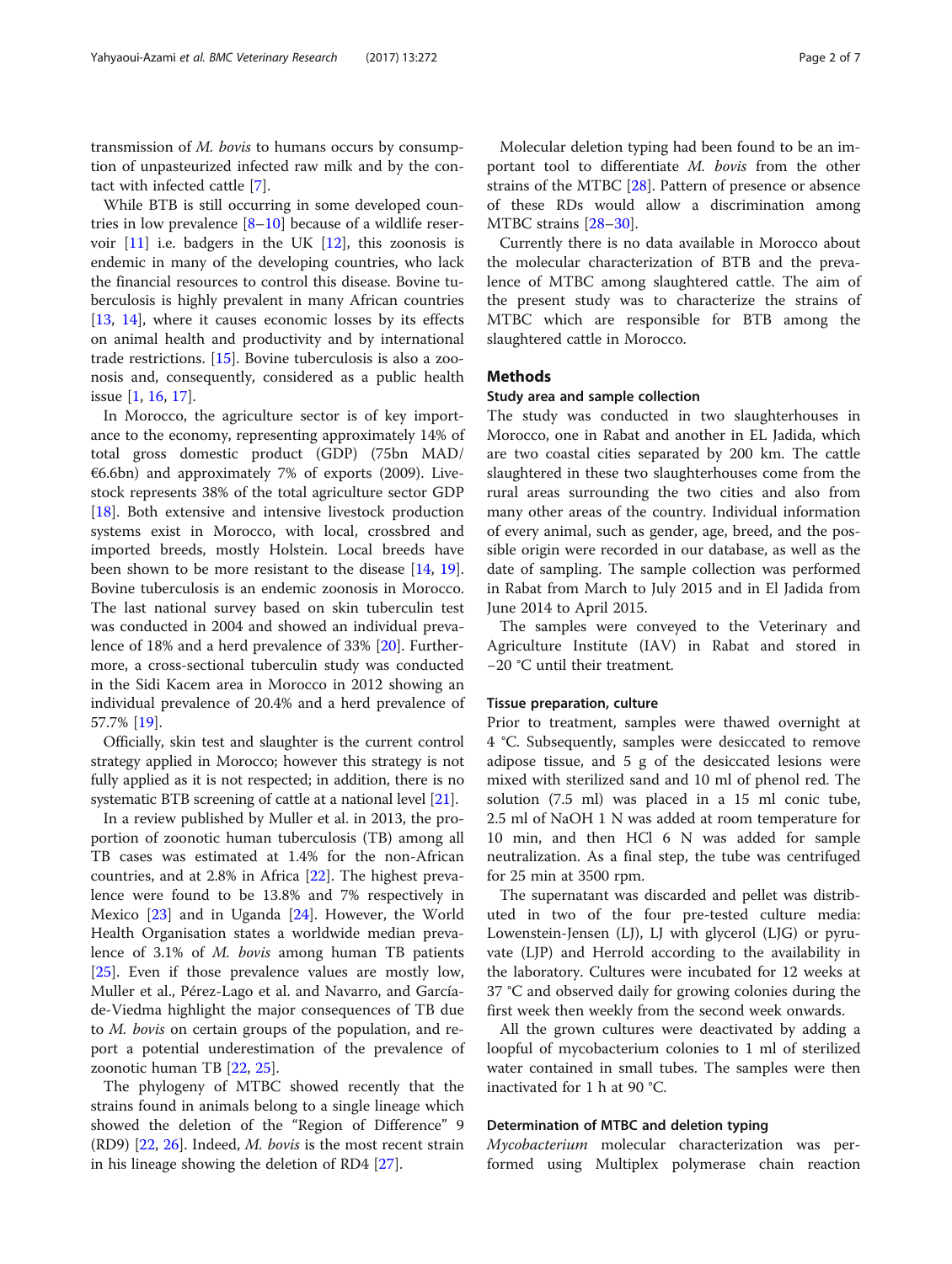(PCR). The PCR was performed in the TB laboratory at Swiss TPH. We performed first MrpoB PCR in order to differentiate MTC and NTM as described earlier [\[31](#page-6-0)]. Deletion analysis by PCR was used to differentiate M. bovis and M. tuberculosis from other species of the MTBC by assessing the presence or absence of Regions of Difference 9 and 4 (RD). The analysis was carried out as previously described [\[13,](#page-5-0) [28\]](#page-6-0).

# Spoligotyping

Spoligotyping was performed as previously described [[32\]](#page-6-0). Spoligotyping patterns were defined according to the SITVIT WEB database [[33\]](#page-6-0) and to Mycobacterium *bovis* molecular typing database  $[34]$  $[34]$ . All the patterns which were not found in the two databases were submitted as new patterns; new spoligotype numbers were assigned to them.

# Results

# Cattle information

In the present study, a total number of 8658 animals were examined. Three hundred and twenty seven animal presented gross visible lesions (3.7%) and were cultured, 66% ( $n = 215$ ) of the total sampled animals were analysed by Ziehl-Neelsen(ZN), 68% ( $n = 147$ ) of the latter were ZN positive and heat-killed for further molecular typing.

Figure 1 represents the geographic distribution of the samples (Fig. 1). While the age and gender distribution, in addition to the localization of the lesions sampled are shown in the Tables [1](#page-3-0) and [2](#page-3-0). The majority of the lesions were localised in the lymph nodes and the lungs (Table [2\)](#page-3-0).

The majority of the sampled animals were males between 1 and 3 years and females more than 3 years (Table [1\)](#page-3-0).

# MrpoB PCR

A total of 68% ( $n = 147$ ) of the 215 samples which were AF positive were confirmed as MTBC strains using MrpoB PCR. Thirty two per cent  $(n = 69)$  of animals were negative for MrpoB.

# Deletion typing

The samples confirmed as MTBC strains were all positive to RD9 deletion typing and then confirmed to be not M. tuberculosis strains. A total of 144 (1.7%) of the samples were confirmed to be  $M$ . bovis as they were positive to the RD4 pcr. Three samples were negative for RD4.

Out of the total of the confirmed M. bovis samples, 30% were female while 70% were male. The predominant breed in the positive animals was Crossbreed prime Holstein.

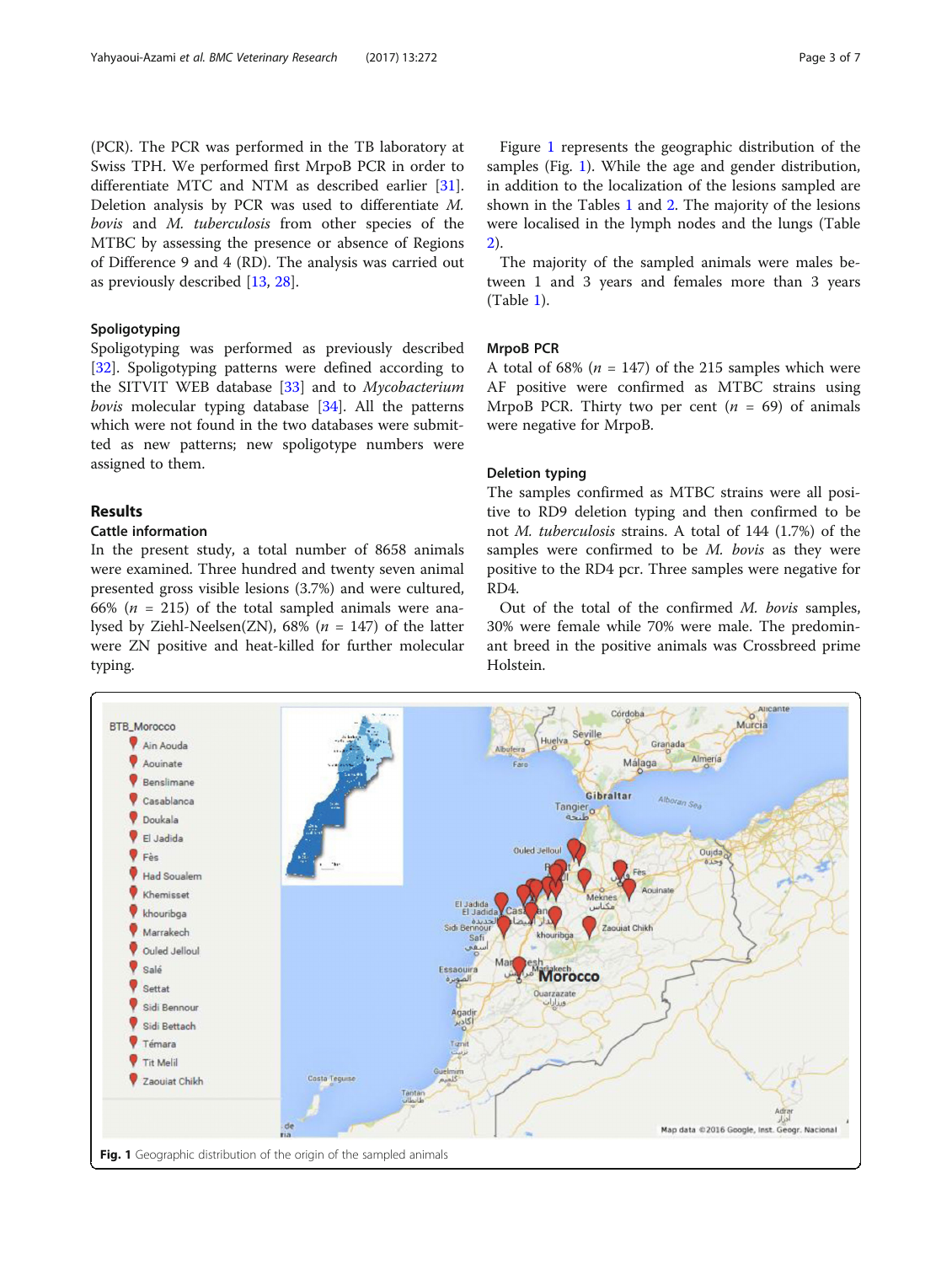|             | Male       |             |            | Female     | Total       |            |     |
|-------------|------------|-------------|------------|------------|-------------|------------|-----|
|             | $<$ 1 year | $1-3$ years | $>3$ years | $<$ 1 year | $1-3$ years | $>3$ years |     |
| Culture $+$ |            | 153         | 20         |            |             | 66         | 249 |
| Culture -   |            | 40          |            |            |             | 23         | 78  |
| Total       | 10         | 193         | 26         |            |             | 89         | 327 |

<span id="page-3-0"></span>Table 1 Age and gender distribution of the sampled animals according to positive and negative cultures

#### Spoligotyping

A total of 136 analysed samples were lacking spacers 39 to 43. Forty one different spoligopatterns were found. The most frequent patterns were SB0121, SB0265, SB0120, with frequencies of 24.3% ( $n = 33$ ). 16.9%  $(n = 23)$ , 9.6%  $(n = 13)$  respectively. They were shown to belong to BOV-1 family. Two other spoligotypes were found in 9 and 6 samples respectively, SB0125 and SB0869. Three spoligotype patterns had no SIT reference on the SITVIT database and were designated as orphan. Ten isolates presented nine undescribed spoligotypes, which were submitted to M. bovis website ([www.mbovis.org](http://www.mbovis.org)) (Table [3\)](#page-4-0). The discrimination power of spoligotyping, calculated using Hunter and Gaston's formula was D = 0.9057 [\[35](#page-6-0)].

# Discussion

To our knowledge, this is the first study investigating the molecular characterization of bovine tuberculosis among cattle in Morocco. The prevalence of the gross visible lesions suggesting BTB in Rabat and El Jadida slaughterhouses (3.7%) was low compared to the

**Table 2** Localisation of the collected lesions, in addition to the specifications of the animals sampled

| Lesion localisation                | n              | Gender |                | Breed    |                |                |
|------------------------------------|----------------|--------|----------------|----------|----------------|----------------|
|                                    |                | F      | M              |          | C              |                |
| Liver                              | 5              | 1      | $\overline{4}$ | $\Omega$ | 5              | $\Omega$       |
| Lungs                              | 4              | 2      | $\overline{2}$ | $\Omega$ | 4              | $\Omega$       |
| Lungs and diaphragm                | 1              | 0      | 1              | 0        | $\Omega$       | $\Omega$       |
| LN                                 | 185            | 45     | 140            | 67       | 117            | 8              |
| LN and diaphragm                   | 4              | 1      | 3              | 1        | 3              | $\Omega$       |
| LN and liver                       | $\overline{4}$ | 1      | 3              | 1        | 3              | $\Omega$       |
| LN and lungs                       | 70             | 30     | 40             | 35       | 35             | $\mathfrak{D}$ |
| LN, lungs, and diaphragm           | 6              | 1      | 5              | 4        | 2              | 0              |
| LN, lungs, and liver               | 18             | 7      | 11             | 4        | 14             | $\Omega$       |
| LN, lungs, liver, and diaphragm    | 24             | 4      | 20             | 21       | $\mathfrak{D}$ | 1              |
| LN, lungs, liver, and kidney       | $\mathfrak{D}$ | 2      | 0              | 0        | $\mathfrak{D}$ | $\Omega$       |
| LN, lungs, pleura, and pericardium | $\mathfrak{D}$ | 2      | $\Omega$       | $\Omega$ | $\mathfrak{D}$ | 0              |
| Miliary tuberculosis               | 2              | 2      | $\Omega$       | 0        | $\mathfrak{D}$ | $\Omega$       |
| Total                              | 327            | 88     | 229            | 133      | 191            | 11             |

LN Lymph nodes, I Imported, C Crossed, L Local

prevalence found previously using tuberculin skin test in the last national survey performed in 2004 [\[20\]](#page-6-0). This prevalence was close to those observed in Mali (1.8%) and in Algeria (3.6%).

Surprisingly, no non-tuberculous mycobacteria was found, while in the African context, among slaughterhouse gross visible lesions, 3.3% in Mali [\[36\]](#page-6-0), and 9% in Burkina Fasso [[37\]](#page-6-0) were confirmed as non-tuberculous mycobacteria. This was also observed in Chadian slaughtered cattle [[38,](#page-6-0) [39](#page-6-0)].

Almost 52.4% of the overall sample size was confirmed to be M. bovis, three samples were negative to RD4. While two spoligotypes were typical for the caprae family, the third sample was a new spoligotype. Studies in other Countries (e.g. Nigeria, Ethiopia) found M. tuberculosis in cattle [[40\]](#page-6-0), whereas in Morocco, remarkably, we didn't find this MTBC species in our samples.

The most predominant spoligotype pattern found in Morocco is SB0121, belonging to the family BOV 1, this spoligopattern was already reported in Algeria [[41\]](#page-6-0), in Tunisia [\[42](#page-6-0)] and in Spain [[43\]](#page-6-0). The second most frequent spoligotype was SB0265 which was reported as the second most frequent in the United States from a set of strains collected between 1989 and 2013 [[44\]](#page-6-0), in addition, this spoligotype was isolated in Tunisia from a strain coming from Morocco [[33\]](#page-6-0), and was also reported in many European countries [\[45](#page-6-0), [46](#page-6-0)], as well as in Taiwan [\[47\]](#page-6-0). The spoligopattern SB0120 had the frequency of 11.7% in our sample size and was reported previously in France from a sample originating from Morocco (SITVIT database), it was also reported in many African countries like Algeria [\[41](#page-6-0)], Tunisia [[42\]](#page-6-0) and Zambia [\[48](#page-6-0)] as well as in Argentina and Spain [[43](#page-6-0), [49](#page-6-0)]. Our study shows no similar spoligotype pattern with Mali, indicating that the Sahara desert and the long distance between cattle rearing areas (cattle are only kept until a Latitude of 12 degrees in Mali) seem to be an effective barrier for the transmission of M. bovis and/or that there is probably little trade of cattle between Morocco and Mali [[36\]](#page-6-0).

Two spoligotypes of three samples belonged to the M. caprae family, of which one was found as well in M.bovis database as SB0866, this spoligotype was already reported in Spain from one goat, one cattle and one pig in 2011 [\[50](#page-6-0)].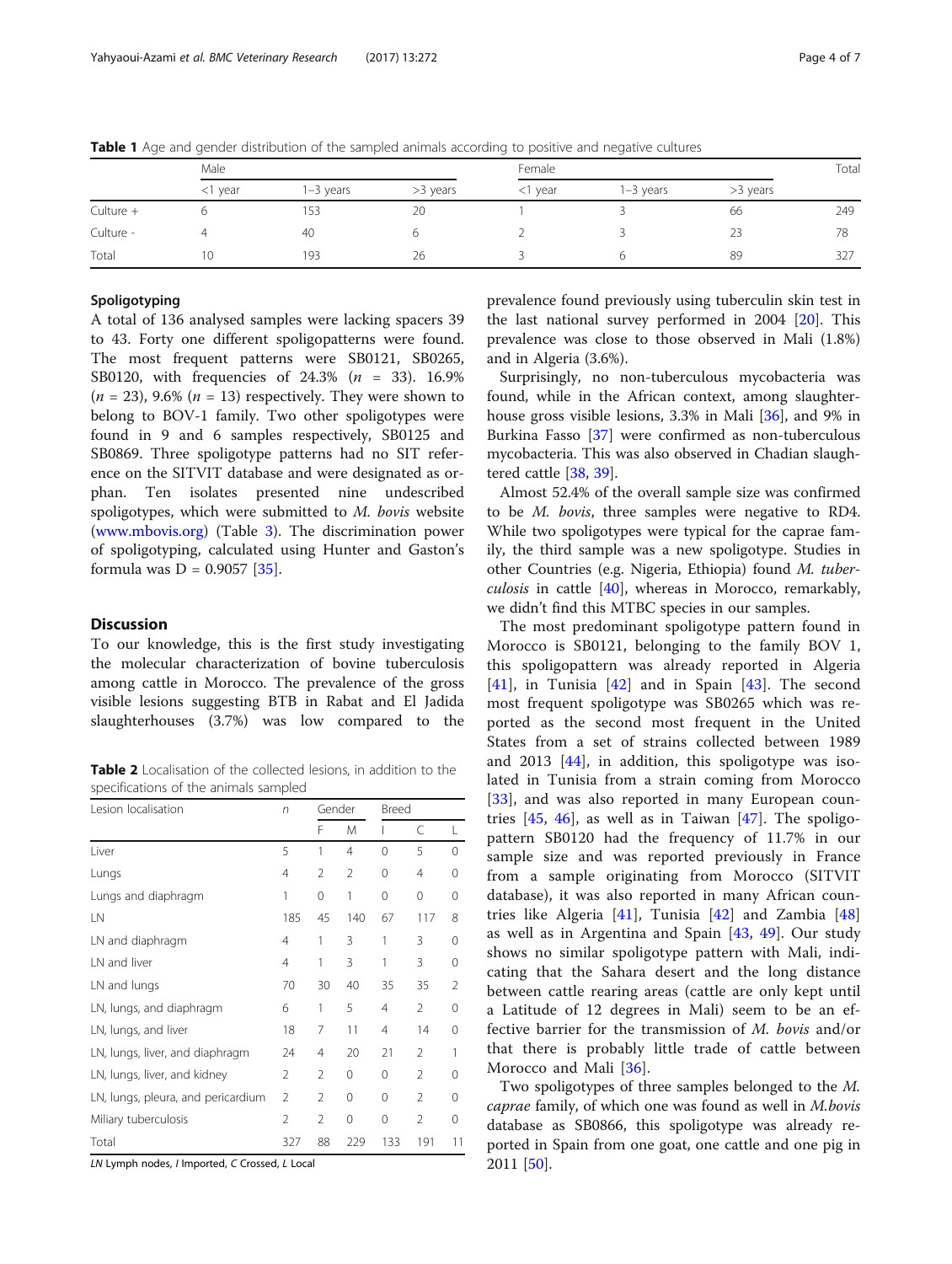<span id="page-4-0"></span>Table 3 The different spoligotypepatterns of the analysed samples and their relative frequencies

| Spol                                                                             | Nb.            | <b>Frequency</b> | <b>SIT</b> | Family              | SB <sub>Nb.</sub> |
|----------------------------------------------------------------------------------|----------------|------------------|------------|---------------------|-------------------|
|                                                                                  | 33             | 24.3             | 481        | BOV <sub>1</sub>    | SB0121            |
| 00000                                                                            | 23             | 16.9             | 684        | BOV <sub>1</sub>    | SB0265            |
|                                                                                  | 13             | 9.6              | 482        | BOV_1               | <b>SB0120</b>     |
| <b>__________</b> ____                                                           | 9              | 6.6              | Orphan     | BOV <sub>1</sub>    | SB0125            |
|                                                                                  | 6              | 4.4              | 1026       | BOV <sub>1</sub>    | <b>SB0869</b>     |
| <b>________________</b><br>----------------------                                | 4              | 2.9              |            |                     | SB1025            |
| <u> FERDELIN ER DEL FERDELIN BERLIN BROGH FERDELIN BROGHOL</u>                   | $\overline{4}$ | 2.9              | 696        | BOV <sub>1</sub>    | SB0339            |
| <b>__________________</b> _                                                      | 3              | 2.2              | 1673       | <b>BOV</b>          | SB0136            |
|                                                                                  | 3              | 2.2              |            |                     | <b>SB2225</b>     |
| <u> 2 2 3 2 2 2 2 3 3 3 4 5 6 6 7 8 8 7 8 8 7 8 8 7 8</u><br><b>_______</b> ____ | $\overline{2}$ | 1.5              |            |                     | SB1269            |
|                                                                                  | $\overline{2}$ | 1.5              | 698        | BOV <sub>1</sub>    | <b>SB0295</b>     |
|                                                                                  | $\overline{2}$ | 1.5              | 646        | BOV 4-CAPRAE        |                   |
| <u> FERDARA BERTIKLI RIK INDALIK RADARIK TIKLIK RADARA</u>                       | $\overline{2}$ | 1.5              | Orphan     | BOV <sub>1</sub>    | <b>SB1145</b>     |
| ----------------------<br><b>______</b> _____                                    | 2              | 1.5              | 665        | BOV <sub>1</sub>    | SB0134            |
| <b>ENCERTED CENTER CONTENTERED EN EN EN EN EN EN EL DOCCOCO</b>                  | $\mathbf{1}$   | 0.7              | 820        | <b>BOV</b>          | <b>SB0856</b>     |
| ----------------------------                                                     | 1              | 0.7              | 695        | <b>BOV</b>          | SB0119            |
|                                                                                  | $\mathbf{1}$   | 0.7              |            |                     | <b>SB1888</b>     |
|                                                                                  | 1              | 0.7              |            |                     | SB2073            |
|                                                                                  | $\mathbf{1}$   | 0.7              | 980        | <b>BOV</b>          | SB0152            |
| ----------------------------<br><b>_____</b> ______                              | 1              | 0.7              |            |                     | SB1230            |
| <b>ENCERTED CENTROGO EN EN EN EN EN EN EN EN EN EN EGOCIO</b>                    | $\mathbf{1}$   | 0.7              | 694        | <b>BOV</b>          | <b>SB0127</b>     |
| _000000000000000000000 <b>00000000000000</b><br><b>NNHHH</b> OOOOO               | 1              | 0.7              | 980        | <b>BOV</b>          | SB0152            |
| <u> E E SE SOS POR EN EL PORTE EL SOBRE EL PRET EL PRESESSO </u>                 | $\mathbf{1}$   | 0.7              | Orphan     | BOV <sub>1</sub>    | SB2271            |
|                                                                                  | 1              | 0.7              | 818        | <b>BOV 4-CAPRAE</b> | SB0866            |
|                                                                                  | $\mathbf{1}$   | 0.7              |            |                     | SB1361            |
| ---------------------------<br>----------------                                  | 1              | 0.7              |            |                     | SB1265            |
|                                                                                  | $\mathbf{1}$   | 0.7              |            |                     | SB1074            |
| 00000000000000000000000000000                                                    | 1              | 0.7              |            |                     | SB2224            |
|                                                                                  | $\mathbf{1}$   | 0.7              |            |                     | SB1993            |
|                                                                                  | 1              | 0.7              | 650        | <b>BOV</b>          | SB0341            |
|                                                                                  | $\mathbf{1}$   | 0.7              | Orphan     | <b>BOV</b>          |                   |
| --------------------------------<br><b>_______</b> _____                         | 1              | 0.7              |            |                     | SB1333            |
|                                                                                  | $\overline{2}$ | 1.5              |            | <b>New</b>          | SB2381            |
|                                                                                  | 1              | 0.7              |            | <b>New</b>          | SB2382            |
|                                                                                  | $\mathbf{1}$   | 0.7              |            | <b>New</b>          | SB2383            |
| -------------------------------<br><b>________</b> ___                           | 1              | 0.7              |            | <b>New</b>          | SB2384            |
|                                                                                  | $\mathbf{1}$   | 0.7              |            | <b>New</b>          | SB2385            |
| ______________________________<br>-----------                                    | 1              | 0.7              |            | <b>New</b>          | SB2386            |
| <u>FIE OFFEIT FOR FIELE OOFFIELE FIELE FIELE FIELOOP FIELE OOG OO </u>           | $\mathbf{1}$   | 0.7              |            | <b>New</b>          | <b>SB2387</b>     |
| _000_11000_11100_110000_100_101100_0000                                          | 1              | 0.7              |            | <b>New</b>          | <b>SB2388</b>     |
| <u> Folos - Ferrard France - France - Folos - France - Francesco</u>             | 1              | 0.7              |            | <b>New</b>          | <b>SB2389</b>     |

The similarities found in some spoligopatterns between Morocco and Algeria could be explained by the shared borders between the two countries, in addition some patterns found in Morocco were previously reported in the United States and in Argentina, two countries from where Morocco have previously imported cattle.

Spoligotypes of African 1 and African 2 clonal complexes were not found among our characterized isolates [[51,](#page-6-0) [52](#page-6-0)]. African 1 is localized in West and Central Africa, and African 2 is localized in East Africa, consequently, the desert of Morocco could be considered as a

potential efficient barrier preventing the introduction of BTB to Morocco from West, Central and East Africa.

The relatively low prevalence of proven M. bovis infection in two Moroccan abattoirs has to be interpreted with caution. Firstly, the abattoir prevalence reflects more the prevalence in young bulls and old cows rather than the whole population. Secondly, not all granuloma yielded a bacteriological isolate, hence the true prevalence may be much higher than the one observed. Overall, our findings reflect rather the epidemiological situation of a low level endemic transmission similar to other African countries rather than the one of a peri-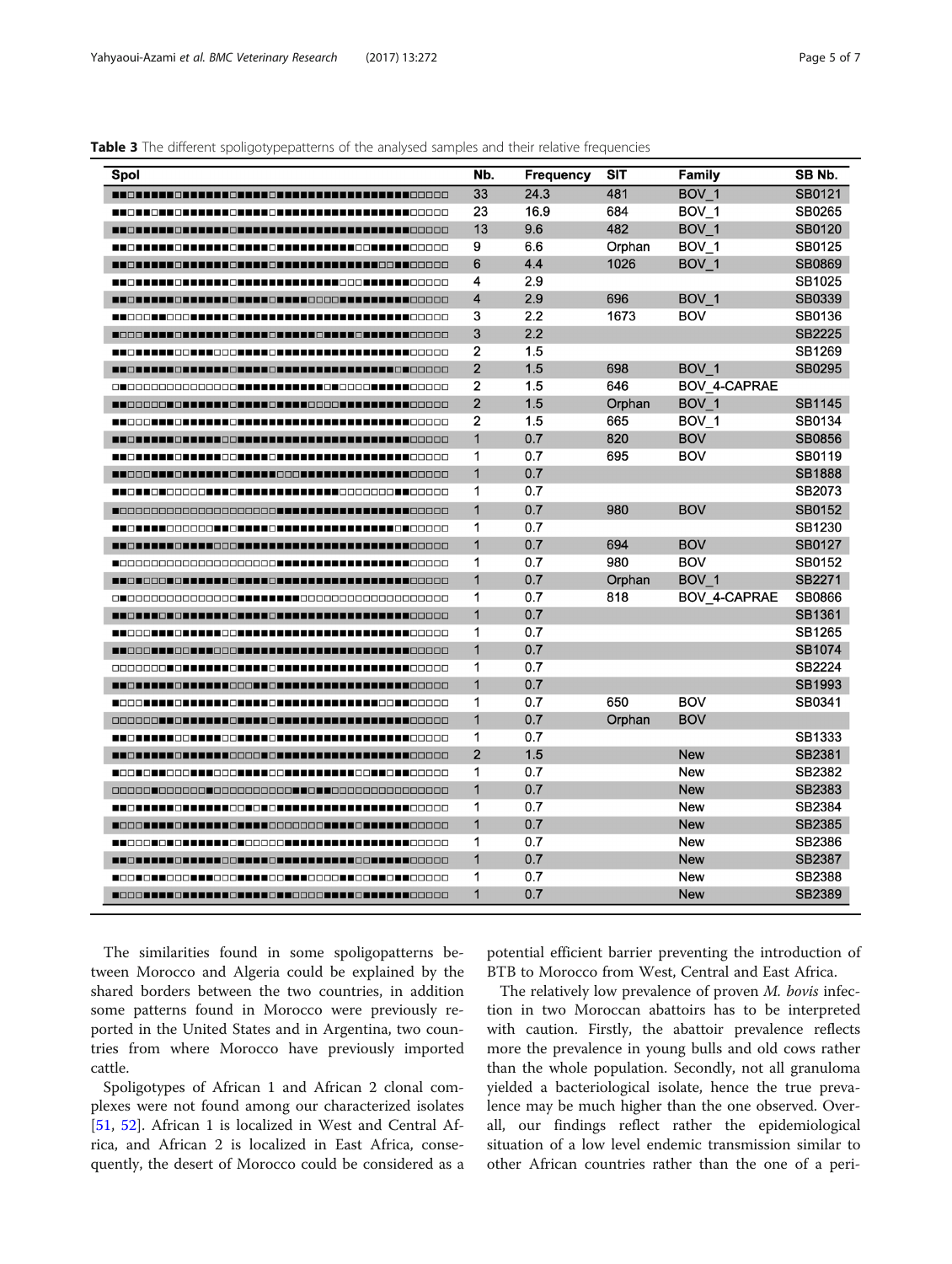<span id="page-5-0"></span>urban intensive system [[53,](#page-6-0) [54](#page-6-0)]. More research is needed to further characterize the ongoing transmission patterns of bovine tuberculosis in view of the development of a locally adapted elimination strategy of bovine tuberculosis in Morocco [\[55](#page-6-0)].

# Conclusion

This study presents the first molecular characterization of BTB isolates from Moroccan cattle. M. bovis represented a high amount of granulomatous lesions detected in the abattoirs of Rabat and El Jadida. Spoligotype suggests a link of Moroccan BTB to Europe, rather than to Africa, highlighting then the potential of the Moroccan desert barrier for BTB introduction to Morocco from sub-Saharan Africa. Further investigations of BTB strains using new molecular techniques such as whole genome sequencing are needed to clarify more the potential links between Moroccan BTB strains and those of Europe and other African countries.

#### **Abbreviations**

BTB: Bovine tuberculosis; LJ: Lowenstein Jensen; LJG: Lowenstein Jensen with glycerol; LJP: Lowenstein Jensen with pyruvate; MTBC: Mycobacterium tuberculosis complex; NTM: Non-tuberculous mycobacteria; PCR: Polymerase chain reaction; RD: Region of difference; TB: Tuberculosis; ZN: Ziehl-Neelsen

#### Acknowledgements

We would like to acknowledge the veterinarians in the two slaughterhouses of El Jadida and Rabat, for their help and collaboration.

#### Funding

This study was supported by the EU FP7 ICONZ program (grant agreement n° 221,948), by the local government of Basel-Stadt, Switzerland, and by the IFS scholarship B 5643.

#### Availability of data and materials

The dataset supporting the conclusions of this article is included within the article, and its additional file(s). The data provided shows the original sample name, individual information, in addition to Deletion typing results for all 215 MTBC strains isolated from Morocco, and spoligotype pattern and number for 136 samples which were analyzed by spoligotyping.

#### Authors' contributions

HYA: Participated to the acquisition of a part of the funds (IFS grant), participated in the conception and design of the study, culture of Mycobacteria, molecular analysis, statistical analysis, writing of the manuscript. HA: Participated in sample collection. MB: Participated in the conception and design of the study, acquisition of funds, principle supervision in Morocco and intellectual contributions. JB: Participated in the conception and design of the study, Principle supervision of the laboratory work in Morocco (culture of mycobacteria). SR: Participated to the laboratory work in Morocco (culture of mycobacteria). MR: supervision of the molecular analysis in the tuberculosis laboratory in the Swiss TPH. SG: Supervision of the laboratory work in the Swiss TPH, important intellectual contribution. JF: Supervision of the molecular analysis in the tuberculosis laboratory in the Swiss TPH. SB: Supervision of the molecular analysis, and participated to the conception and the design of the study. JZ: Principal supervision of the project, Principle acquisition of the funds, important intellectual contribution. All the authors have read and approved the final version of the manuscript.

#### Ethics approval and consent to participate

No ethical consideration was necessary, as the sampling work was part of routine work of meat inspection in the slaughterhouses.

#### Consent for publication

Not applicable.

#### Competing interests

The authors declare that they have co competing interests.

# Publisher's Note

Springer Nature remains neutral with regard to jurisdictional claims in published maps and institutional affiliations.

#### Author details

<sup>1</sup>Department of Epidemiology and Public Health, Swiss Tropical and Public Health Institute, Socinstrasse 57, 4002 Basel, Switzerland. <sup>2</sup>University of Basel Basel, Switzerland. <sup>3</sup>Department of Pathology and Veterinary Public Health Hassan II Agronomy and Veterinary Institute, Rabat, Morocco. <sup>4</sup>Département de Biologie, Equipe Physiopathologies Nutritionnelles et Toxicologie, Faculté des Sciences UCD, El Jadida, Morocco. <sup>5</sup>Office Nationale de Sécurité Sanitaire des produits Alimentaires, Rabat, Morocco.

## Received: 1 September 2016 Accepted: 9 August 2017 Published online: 25 August 2017

#### References

- 1. Ayele WY, Neill SD, Zinsstag J, Weiss MG, Pavlik I. Bovine tuberculosis: an old disease but a new threat to Africa. Int J Tuberc Lung Dis Off J Int Union Tuberc Lung Dis. 2004;8(8):924–37.
- 2. Domingo M, Vidal E, Marco A. Pathology of bovine tuberculosis. Res Vet Sci. 2014;97(Suppl):S20–9.
- 3. Pesciaroli M, Alvarez J, Boniotti MB, Cagiola M, Di Marco V, Marianelli C, et al. Tuberculosis in domestic animal species. Res Vet Sci. 2014;97(Suppl): S78–85.
- 4. Palmer MV. Mycobacterium Bovis: characteristics of wildlife reservoir hosts. Transbound Emerg Dis. 2013;60(Suppl 1):1–13.
- 5. Amanfu W. The situation of tuberculosis and tuberculosis control in animals of economic interest. Tuberculosis. 2006;86(3–4):330–5.
- 6. Goodchild AV, Clifton-Hadley RS. Cattle-to-cattle transmission of Mycobacterium Bovis. Tuberc Edinb Scotl. 2001;81(1–2):23–41.
- 7. Dankner WM, Davis CE. Mycobacterium Bovis as a significant cause of tuberculosis in children residing along the United States-Mexico border in the Baja California region. Pediatrics. 2000;105(6):E79.
- 8. Aranaz A, Liébana E, Mateos A, Dominguez L, Vidal D, Domingo M, et al. Spacer oligonucleotide typing of Mycobacterium Bovis strains from cattle and other animals: a tool for studying epidemiology of tuberculosis. J Clin Microbiol. 1996;34(11):2734–40.
- 9. Haddad N, Ostyn A, Karoui C, Masselot M, Thorel MF, Hughes SL, et al. Spoligotype diversity of Mycobacterium Bovis strains isolated in France from 1979 to 2000. J Clin Microbiol. 2001;39(10):3623–32.
- 10. Smith NH, Dale J, Inwald J, Palmer S, Gordon SV, Hewinson RG, et al. The population structure of Mycobacterium Bovis in great Britain: clonal expansion. Proc Natl Acad Sci U S A. 2003;100(25):15271–5.
- 11. Collins JD. Tuberculosis in cattle: strategic planning for the future. Vet Microbiol. 2006;112(2–4):369–81.
- 12. Delahay RJ, Walker N, Smith GC, Smith GS, Wilkinson D, Clifton-Hadley RS, et al. Long-term temporal trends and estimated transmission rates for Mycobacterium Bovis infection in an undisturbed high-density badger (Meles Meles) population. Epidemiol Infect. 2013;141(7):1445–56.
- 13. Mwakapuja RS, Makondo ZE, Malakalinga J, Moser I, Kazwala RR, Tanner M. Molecular characterization of Mycobacterium Bovis isolates from pastoral livestock at Mikumi-Selous ecosystem in the eastern Tanzania. Tuberc Edinb Scotl. 2013;93(6):668–74.
- 14. Moiane I, Machado A, Santos N, Nhambir A, Inlamea O, Hattendorf J, et al. Prevalence of bovine tuberculosis and risk factor assessment in cattle in rural livestock areas of Govuro District in the southeast of Mozambique. PLoS One. 2014;9(3):e91527.
- 15. Palmer MV. Mycobacterium bovis Infection in Animals and Humans, 2nd Edition. Emerg Infect Dis. 2006;12(8):1306. [https://dx.doi.org/10.3201/eid12](https://dx.doi.org/10.3201/eid1208.060526) [08.060526](https://dx.doi.org/10.3201/eid1208.060526).
- 16. Cosivi O, Grange JM, Daborn CJ, Raviglione MC, Fujikura T, Cousins D, et al. Zoonotic tuberculosis due to Mycobacterium Bovis in developing countries. Emerg Infect Dis. 1998;4(1):59–70.